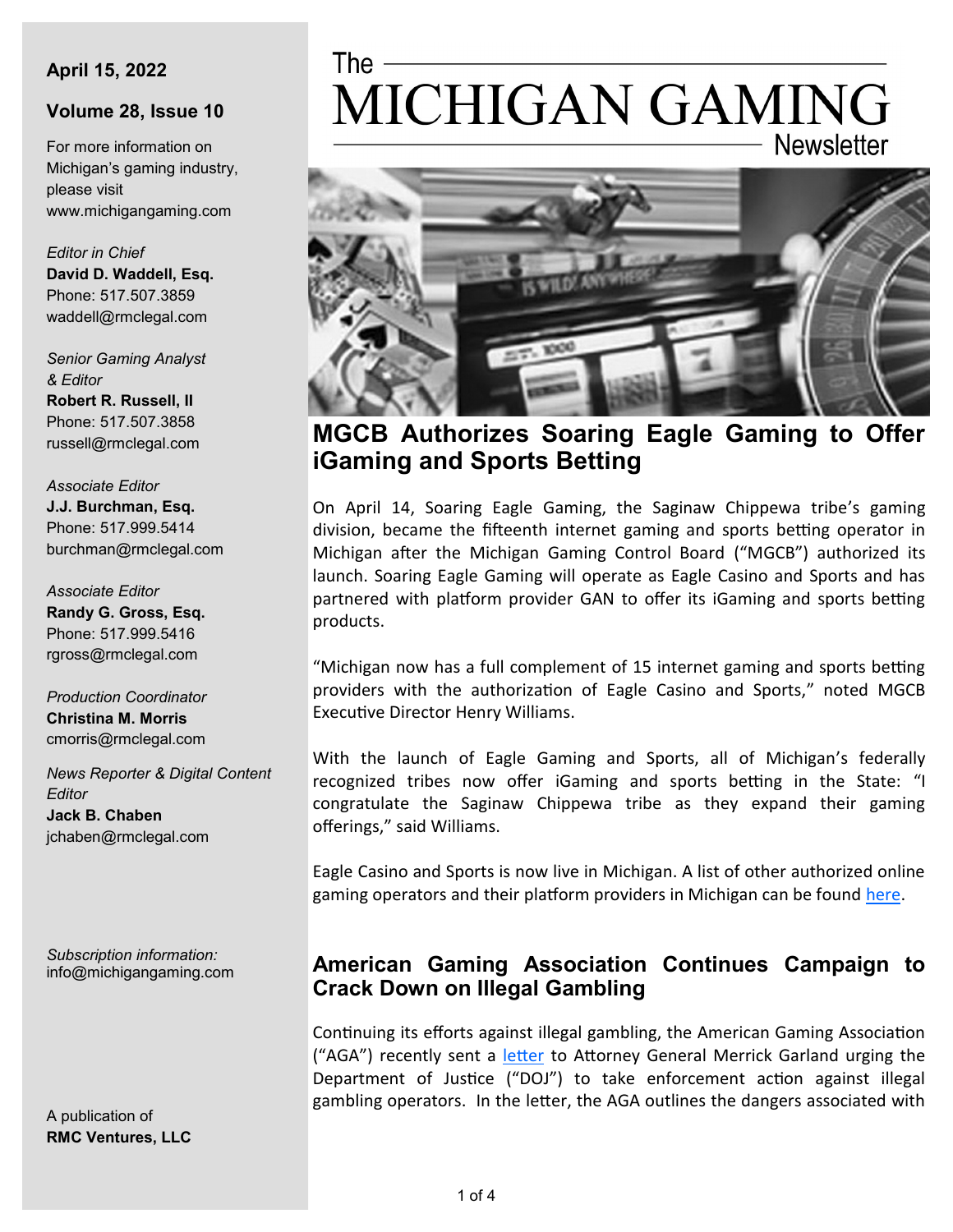illegal, online sportsbooks and casinos and unregulated "skill game machines". Consumers playing on illegal online sportsbooks do not have any recourse should the illegal operators not pay out winnings and the sites do not have the responsible gaming and know your customer ("KYC") features that legal gaming operators are required to implement. There are no testing or regulatory standards to ensure fair play. Additionally, illegal operators pay no state or federal taxes.

The AGA called on the DOJ to address illegal gambling by taking the following three actions:

- Continuing to educate consumers on legal gaming options and the dangers associated with illegal operations.
- Investigating and indicting the largest offshore operations—such as Bovada, MyBookie and BetOnline—that openly violate federal and state laws.
- Clarifying that "skill-based" machine manufacturers must comply with Johnson Act registration requirements and anti-money laundering standards and pursuing aggressive enforcement actions against those entities that do not fully comply.

In a [press release,](https://www.americangaming.org/new/american-gaming-association-urges-department-of-justice-to-crack-down-on-illegal-gambling/) AGA President and CEO Bill Miller noted: "While the challenge of illegal gambling is not new, the brazen and coordinated manner in which it occurs—both online and in communities—has elevated this problem to a level that requires significant federal attention. We urge the Department to make it a priority to act…to protect American consumers, crack down on illegal operators, and enforce federal regulations."

The AGA has identified illegal gambling as a priority and last year authored a white paper relating to unregulated gaming machines as covered in the [Michigan Gaming Newsletter,](https://michigangaming.com/docs/newsletter/volume_27/Vol27-Issue13.pdf)  [Volume 27, Issue 13.](https://michigangaming.com/docs/newsletter/volume_27/Vol27-Issue13.pdf) 

### **Detroit Casinos Report \$122.86 Million March Aggregate Revenue**

According to the March [revenues](https://content.govdelivery.com/accounts/MIGCB/bulletins/312eb49) released by the Michigan Gaming Control Board ("MGCB"), the three Detroit casinos reported \$122.86 million in monthly aggregate revenue in March. Table games and slots generated \$120.93 million in revenue, and retail sports betting generated \$1.93 million in revenue.

The March market shares were:

- MGM, 46%
- MotorCity, 33%
- Greektown, 21%

The three Detroit casinos reported \$113.84 million in monthly aggregate revenue during March 2021. Monthly revenue for table games and slots was 9.1% higher compared to March 2021 results. Monthly revenue was up 26.5% when compared to February 2022 results.

When compared with March 2021, monthly gaming revenue results were:

- MGM, \$55.92 million, up 29.4%
- MotorCity, \$39.29 million, down 6.5%
- Greektown, \$25.72 million, up 0.4 %

The three Detroit casinos paid \$9.8 million in gaming taxes to the State of Michigan, compared to \$9 million for the same period last year. The casinos also reported submitting \$14.4 million in wagering taxes and development agreement payments to the City of Detroit in March.

Table games and slot revenue was 11% higher in Q1 of 2022 than in Q1 of 2021. The three Detroit casinos reported submitting gaming taxes in the amount of \$25.6 million to the State of Michigan this quarter as compared to \$23 million for the same time period last year.

Quarterly gaming revenue by casino was:

- MGM, \$150.8 million, up 35.2%
- MotorCity, \$98.1 million, down 7.8%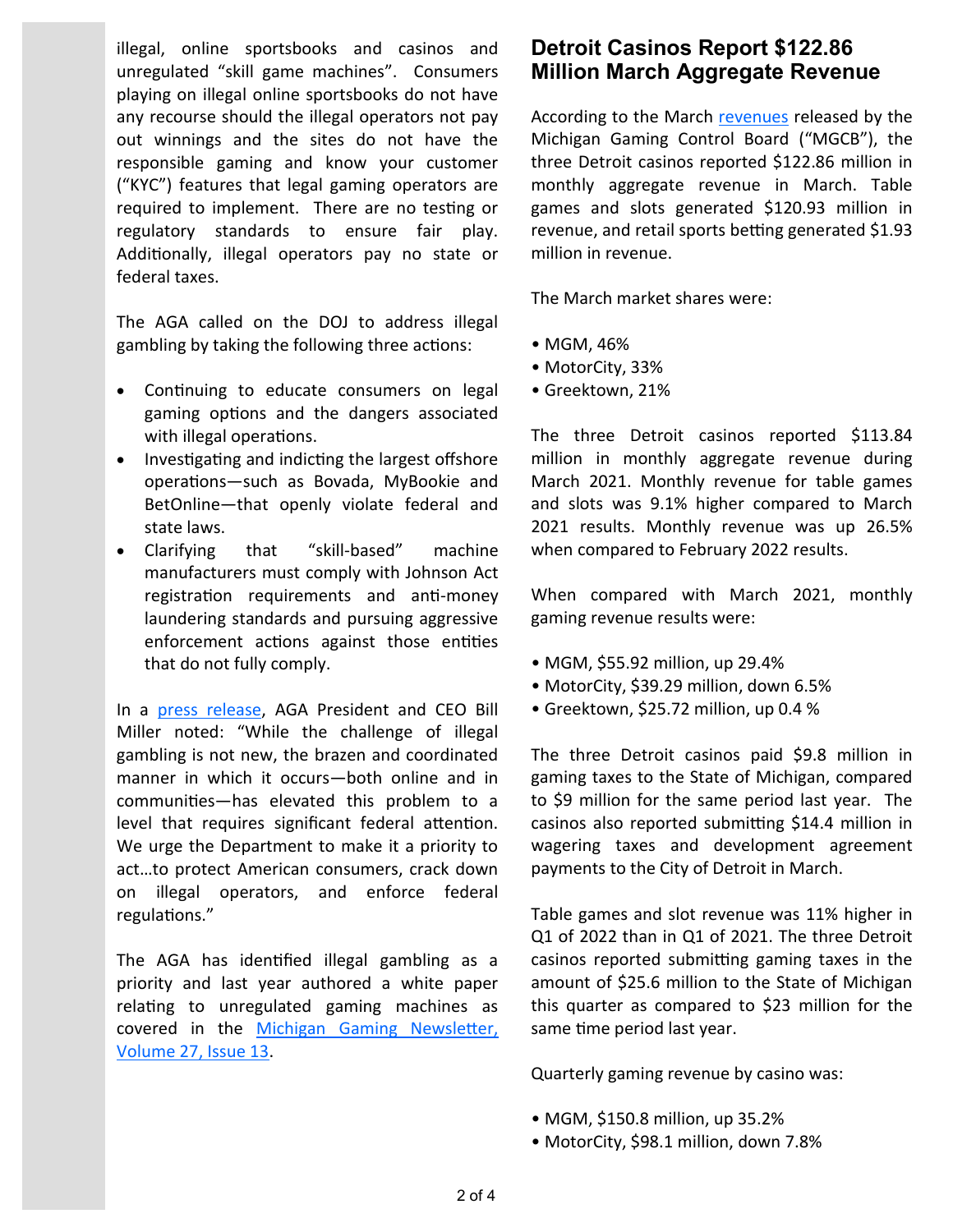• Greektown, \$66.5 million, up 0.7%

Retail sports betting qualified adjusted gross receipts ("QAGR") for March fell \$1.04 million compared with March 2021 results. Monthly QAGR was up by \$2.8 million when compared with February 2022.

March QAGR by casino was:

- MGM, \$545,336
- MotorCity, \$718,442
- Greektown, \$664,550

Total handle was \$26,355,304. Total gross receipts reported by the three Detroit casinos were \$1,696,047. The three Detroit casinos reported submitting taxes on retail sports betting in the amounts of \$72,891 to the State of Michigan and \$89,089 to the City of Detroit.

Year to date thru March 31, aggregate retail sports betting QAGR results were:

- MGM, \$852,039
- MotorCity, \$839,588
- Greektown, \$1,297,222

Fantasy contest operators reported total adjusted revenues of \$762,104 and paid taxes of \$64,017 during February 2022.

Fantasy contest operators reported aggregated total adjusted revenues of \$2.5 million and paid taxes of \$208,001 to the state through Feb 28, 2022.

## **FireKeepers Makes Record Contributions to State of Michigan and Local Community**

In a [press release,](https://firekeeperscasino.com/2022/03/31/the-nottawaseppi-huron-band-of-the-potawatomi-and-firekeepers-casino-hotel-set-records-with-combined-27-4-million-contributions-to-state-and-local-revenue-sharing-boards/) the Nottawaseppi Huron Band of the Potawatomi (NHBP), which owns FireKeepers Casino Hotel, announced recordsetting contributions to the State of Michigan and the FireKeepers Local Revenue Sharing Board (FLRSB) in 2021, totaling a combined \$27.4 million.

NHBP and FireKeepers distributed just over \$21 million to the State, which was presented in a check to Michigan District 63 State Representative Matt Hall. The 2021 payment to the State represents an 11.4% increase over the 2019 distribution.

Additionally, the group presented a check for nearly \$6.4 million to FLRSB Chairperson Joe Caron. This payment is a 9.2% increase over the 2019 allocation. Since the first distribution in 2010, contributions to FLRSB have been distributed to several organizations, such as Harper Creek Community Schools, Willard Library, Athens Township, and the City of Battle Creek, among others.

The 2021 results raise NHBP and FireKeepers' total contributions to over \$194.5 million and \$66.1 million to the State of Michigan and the FLRSB respectively. The combined lifetime contribution to both recipients is \$260,672,586.

"Record revenue sharing distributions represent both the tribe's continued substantial investments in this award-winning property and the dedication of [the tribe's] Team Members to deliver outstanding guest service," commented NHBP Tribal Council Chairperson Jamie Stuck.

#### **Little River Casino and Everi Spearhead \$70,000 in Charitable Contributions**

According to a [report](https://www.manisteenews.com/news/article/Casino-Resort-donates-over-70K-to-these-local-17080979.php) in the Manistee News Advocate, Little River Casino Resort announced that it collected charitable contributions from its customers totaling over \$70,000 to the Lakeshore Children's Advocacy Center and the Arc of Manistee County. The donations are being made in partnership with gaming supplier Everi, Inc. who worked with the casino to create a "Change for Charity" program which collects donations from casino guests at Kiosks where gaming tickets can be redeemed.